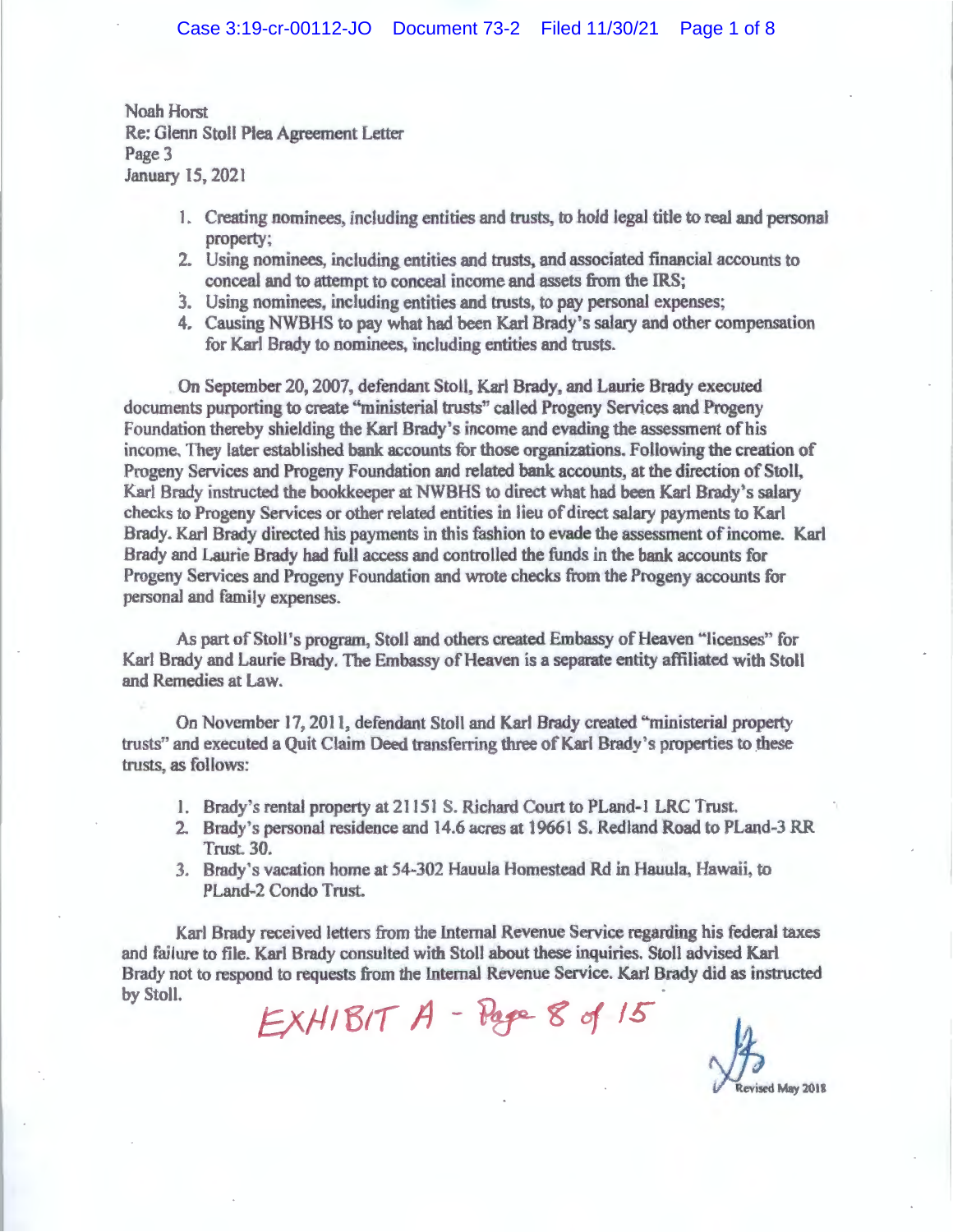Noah Horst Re; Glenn Stoll Plea Agreement Letter Page 4 January 15,2021  $\mu$  15, 2021<br>After Internal Revenue Service Criminal Investigation Agents executed search warrants

at Karl Brady's home in 2014, Stoll directed Karl Brady to deposit all of what had been Karl Brady's NWBHS income into an account in the name of From the Heart Foundation. Stoll and his associates at Remedies at Law had sole control over the From the Heart Foundation account. From July 2014 through August 2016, Karl Brady accessed funds in the From the Heart Foundation account by communicating with Remedies at Law associates. Karl Brady or Laurie Brady submitted check requests to Remedies at Law for funds to pay Karl Brady's personal and family expenses from the From the Heart Foundation nominee account. Stoll reviewed and signed the From the Heart Foundation checks and sent the checks to Karl Brady.

In 2015, Karl Brady participated in the sale of real property where the proceeds of the sales were directed to a nominee account in the name of the Family Defense League. Stoll and his associates at Remedies at Law had sole management control over the Family Defense League account. Karl Brady requested and received disbursements from the Family Defense League account.

For 2008 through 2015, during the time Karl Brady and others worked with Stoll, Karl Brady filed no personal income tax returns, despite receiving income in excess of \$3 million dollars and being required by law to do so.

On March 11, 2016, Stoll set up a meeting with Internal Revenue Service Criminal Investigation Agents, Karl Brady, and Laurie Brady. At that meeting, Stoll represented himself *as* church counsel for Karl Brady and Laurie Brady and claimed that Karl Brady and Laurie Brady were ministers associated with the Embassy of Heaven.

The Internal Revenue Service is an agency of the United States Department of Treasury responsible for administering and enforcing the tax laws of the United States and collecting taxes owed to the United States Treasury.

6. **Sentencing Factors:** The parties agree that the Court must first determine the applicable advisory guideline range; then determine a reasonable sentence considering that range and the factors listed in 18 U.S.C. § 3553(a), Where the parties agree that sentencing factors apply, such agreement constitutes sufficient proof to satisfy the applicable evidentiary standard.

7. **Relevant Conduct:** The parties agree that the loss associated with Count 1 including relevant conduct, is approximately \$1,419 932. Tbe parties have no agreement regarding defendant's criminal history or criminal history category.

8. **Acceptance of Responsibility:** Defendant must demonstrate to the Court that defendant fully admits and accepts responsibility under USSG § 3E1.1 for defendant's unlawful conduct in

 $EXH/BIT$   $A$  - Page 9 of 15  $\frac{1}{2}$  Revised May 2018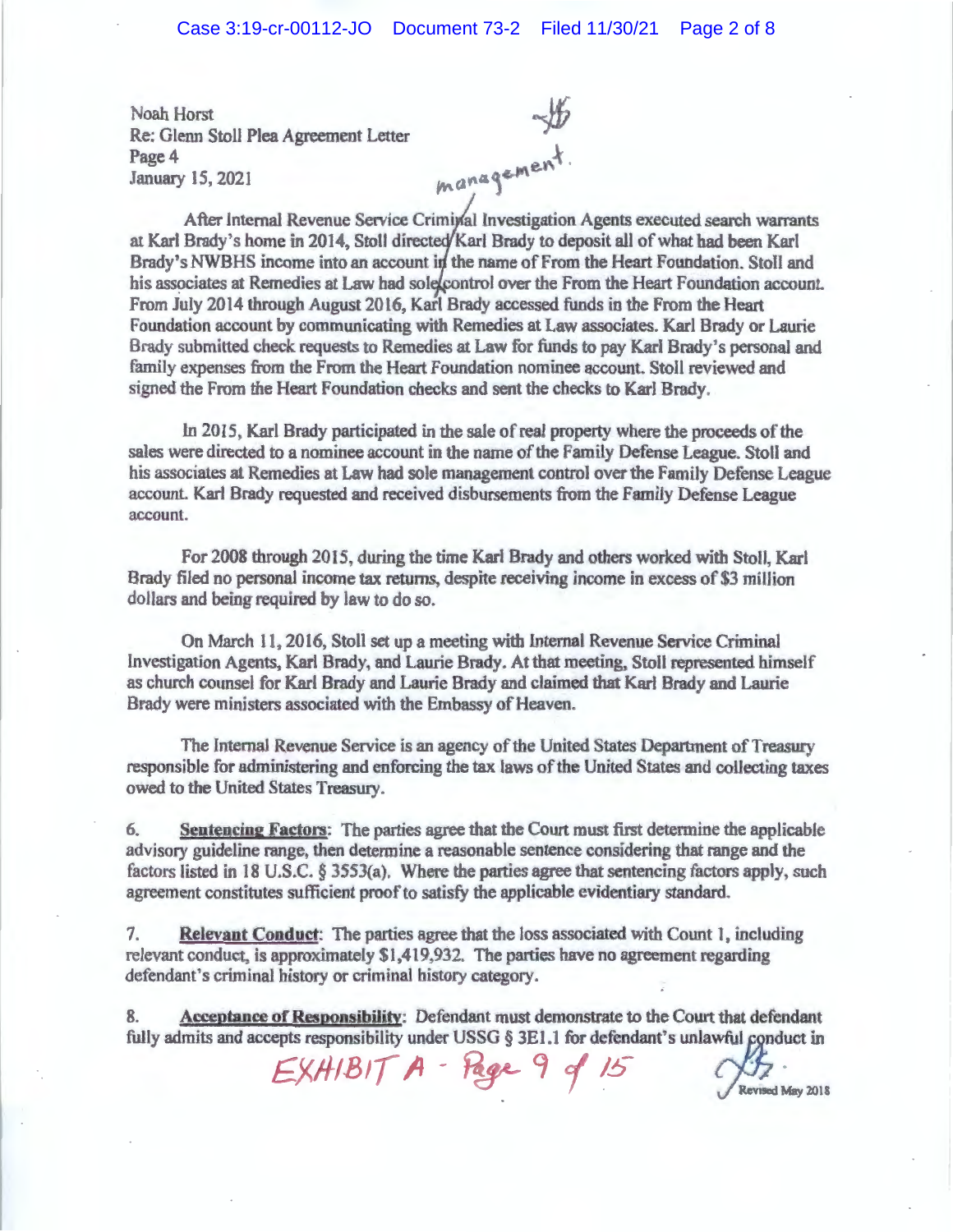Noah Horst Re: Glenn Stoll Plea Agreement Letter Page 5 January l5, 2021

this case. If defendant does so. the USAO will recommend a three-level reduction in defendant's offense level (two levels if defendant's offense level is less than sixteen). The USAO reserves the right to change this recommendation if defendant. between plea and sentencing, commits any criminal offense, obstructs or attempts to obstruct justice as explained in USSG § 3C1 . I, or acts inconsistently with acceptance of responsibility as explained in USSG  $\S 3E1.1$ .

9. **Advisory Guidelines Calculation:** The parties agree tbe following United States Sentencing Guidelines ("Guidelines") provisions apply:

- a. U.S.S.G. §§ 2T1.1(a)(1) and 2T4.1(G) base offense level is 20;
- b. U.S.S.G.  $\S 2T1.1(b)(2)$  because the offense involved sophisticated means, a 2level increase is warranted; and
- c.  $U.S.S.G. \S 3B1.1(c)$  because defendant was an organizer, leader, manager, or supervisor of the charged criminal activity, a 2-level increase applies.

l 0. **Sentencing Recommendations:** Given the unique factors of this case. including the application of the sentencing factors listed in 18 U.S.C. § 3553 the USAO will recommend a 5 year term of probation (non-custodial sentence) so long as defendant demonstrates an acceptance of responsibility as explained above. Defendant reserves the right to argue for any sentence defendant deems appropriate under the factors set forth in 18 U.S.C. § 3553.<br>*Full cted it* for *time*, served is to be, *given*.

11. **Payment of Criminal Tax Loss and Civil Tax Proceedings:** Defendant understands the criminal tax loss amount does not include applicable statutory penalties and interest for which the defendant may be liable under the Internal Revenue Code and that the Internal Revenue Service (IRS) may assess him penalties and interest in addition to the criminal tax loss amount. Defendant understands and agrees that this plea agreement does not prohibit the United States or the IRS from pursuing any civil or administrative proceeding against the defendant. Defendant agrees the USAO and IRS Criminal Investigation may disclose the criminal file jn this case to any civil component of the IRS for assessment or collection of any taxes defendant may owe. Defendant waives any rights he may nave pursuant to 26 U.S.C. §§ 6103 and 7213 and Fed.R.Crim.P. 6(e), regarding privacy/secrecy of tax returns, return information, and grand jury material.

**Defendant's Right to Contest the IRS's Civil and Administrative Actions:** Defendant does not waive, and retains any right he may have to contest civilly *or* administratively any findings, assessments, or collection activity by the IRS.

 $EXH(BITA - Page-100815$ 

**Revised May 2018**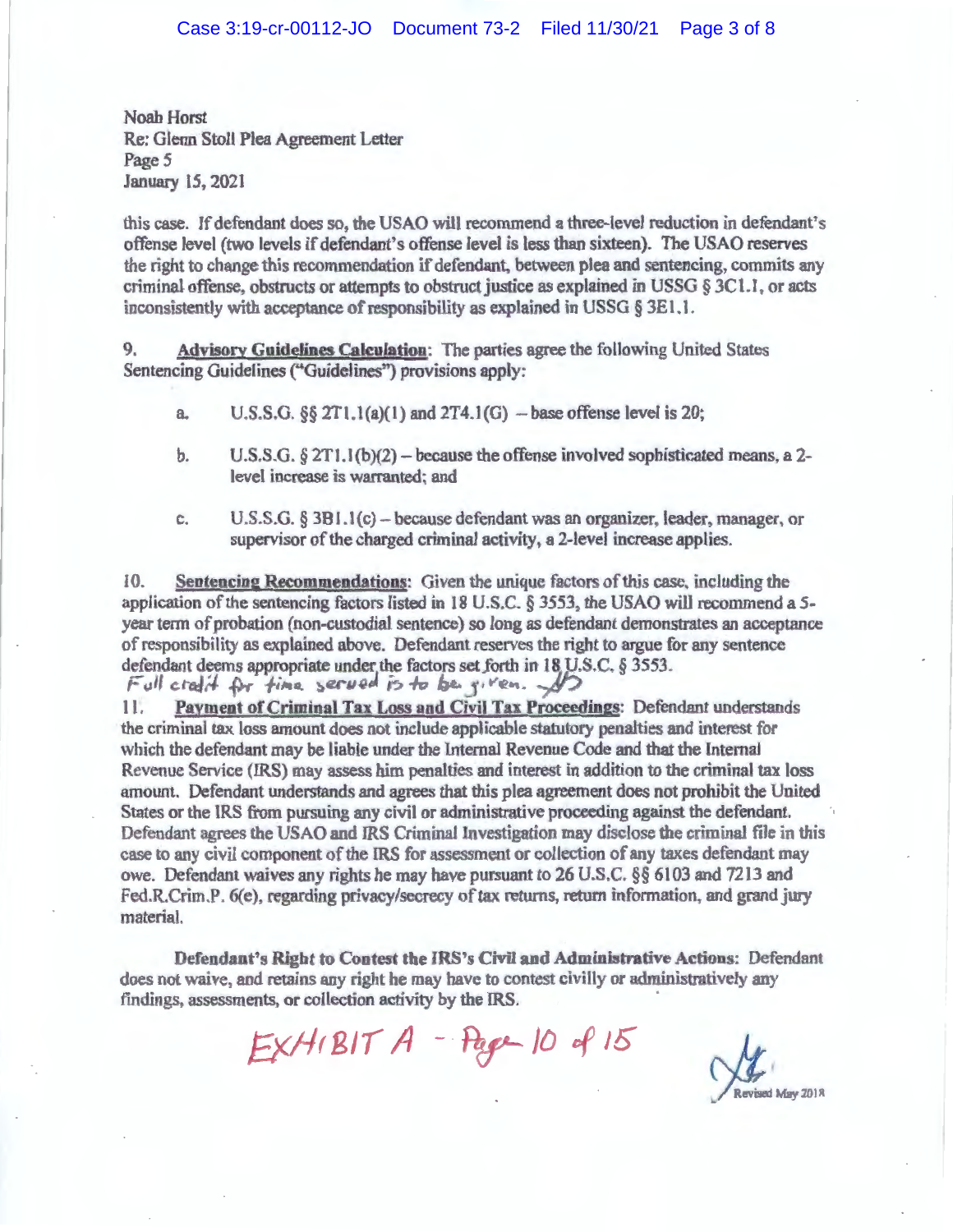Noah Horst Re: Glenn Stoll Plea Agreement Letter Page 6 January 15, 2021

12. **Tax Compliance and Special Conditions of Probation:** Defendant agrees to the following special conditions of probation or supervised release:

- (1) He meet with the IRS to determine his legal obligation to file tax returns and pay taxes and to sign any IRS forms deemed necessary by the IRS to enable the lRS to make an immediate assessment of that portion of the tax that he agrees to pay as restitution, including IRS Form 8821, "Tax Information Authorization;"
- $(2)$  He not file any claim for refund of taxes represented by any amount of restitution paid pursuant to this agreement:
- (3) This agreement, or any judgment, order, release, or satisfaction issued in connection with this agreement, will not satisfy, settle, or compromise the defendant's obligation to pay the balance of any remaining civil liabilities, including tax, additional tax, additions to tax, interest, and penalties, owed to the lRS for the time periods covered by this agreement or any other time period·
- (4) That unless the Director of the Administrative Office of the United States Courts directs defendant otherwise, all payments made pursuant to the Court's restitution order are to be sent only to the Clerk of the Court at the folJowing address: Clerk. United States District Court, District of Oregon, I 000 SW Third Avenue, Portland, Oregon 97204;
- (5) He provide with each payment to the Clerk of the Court made pursuant to the District Court's restitution order:
	- a. His name and Social Security number;
	- b. The District Court docket number assigned to this case;
	- c. The periods for which restitution has been ordered; and
	- d. A statement that the payment is being submitted pursuant to the District Court's restitution order;
- (6) He include a request that the Clerk of the Court send the information, along with defendant's payments, to the appropriate IRS office;
- (7) He send a notice of any payments made pursuant to the ugreement, including the information listed in the previous paragraph, to the IRS at the following address: IRS -RACS Attn: Mail Stop 6261, Restitution, 333 W. Pershing Ave, Kansas City, MO 64108.

 $EXH/BIT A - Page II$  of  $15$   $\bigcup_{\text{Revised May 2018}}$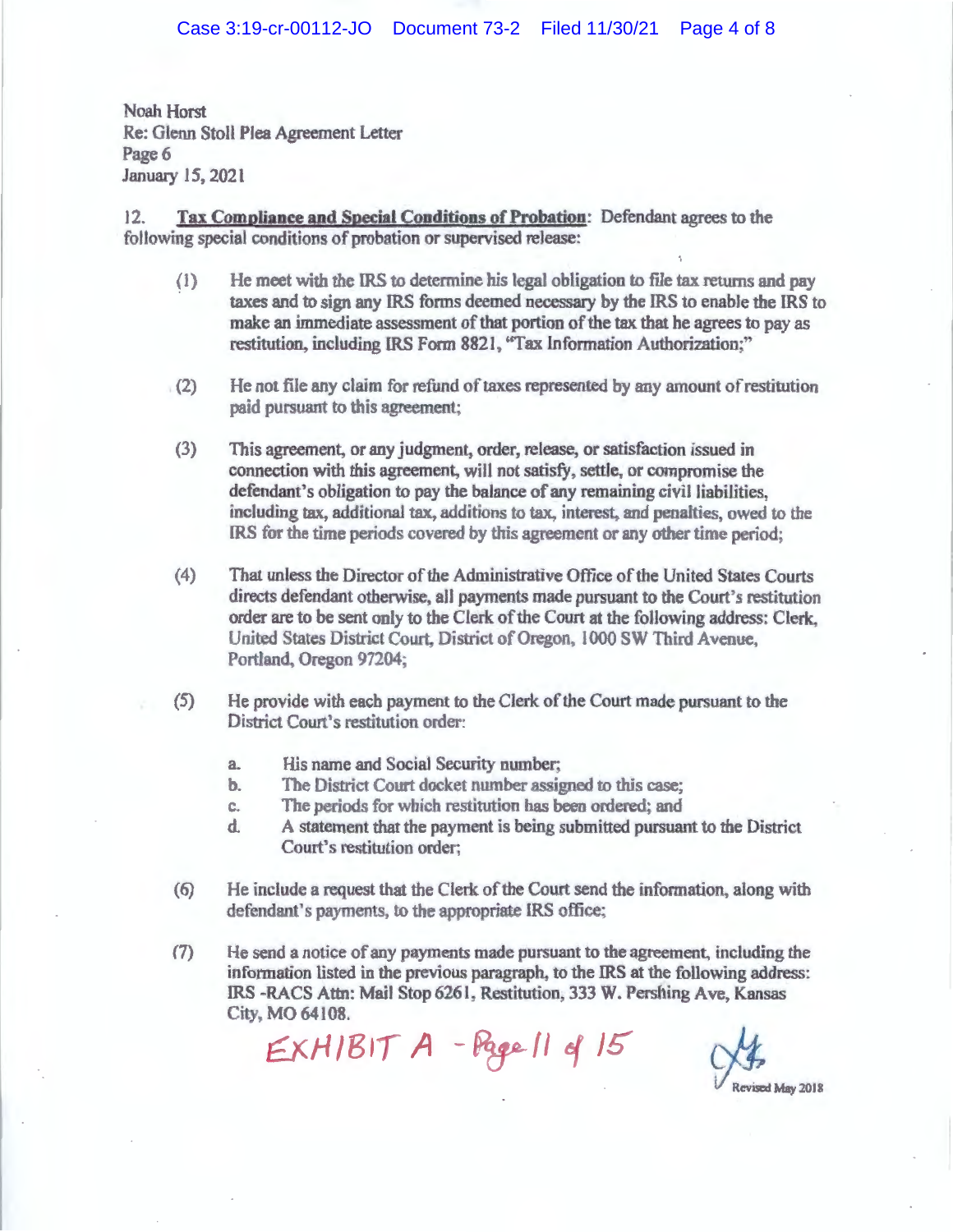Noah Horst Re: Glenn Stoll Plea Agreement Letter Page 7 January 15, 2021

> (8) He is not entitled to credit with the IRS for any payment sent to an incorrect address or accompanied by incomplete or inaccurate information, unless and until any payment is actually received by the IRS and identified by it as pertaining to his particular liability.

13. **Restitution:** Defendant agrees fully to disclose all assets in which defendant has any interest or over which defendant exercises control, directly or indirectly, including those held by a spouse, nominee, or third party. Defendant agrees to truthfully complete the Financial Disclosure Statement provided herewith no later than 90 days before the sentencing hearing, sign it under perialty of perjury, and provide it to both the United States Attorney's Office and the United States Probation Office. Defendant agrees to provide updates with any material changes in circumstances, as described in 18 U.S.C. § 3664(k). within seven days of the event giving rise to the changed circumstances.

Defendant expressly authorizes the U.S. Attorney's Office to obtain a credit report on defendant. Defendant agrees to provide waivers, consents, or releases requested by the U.S. Attorney *s* Office to access records to verify the financial information. Defendant also authorizes the U.S. Attorney's Office to inspect and copy all financial documents and information held by the U.S. Probation Office.

The parties agree that defendant's failure to timely and accurately complete and sign the Financial Disclosure Statement, and any update thereto, may, in addition to any other penalty or remedy, constitute defendant's failure to accept responsibility under USSG § 3E1 .1 .

Defendant agrees to submit to examination under oath or affirmation and/or a polygraph examination by an examiner selected by the U.S. Attorney's office, on the issue of defendant's financial disclosures and assets.

Defendant agrees to notify the Financial Litigation Unit of the United States Attorney's Office before defendant transfers any interest in property with a value exceeding \$2500 owned directly or indirectly. individually or jointly, by defendant, including any interest held or owned under any name, including trusts, partnerships, and corporations.

The Court shall order restitution to each victim in the full amount of each victim's losses as determined by the Court. Defendant agrees to pay restitution in this case, up to \$1,419,932, to the IRS.

Defendant understands and agrees that the total amount of any monetary judgment that the Court orders defendant to pay will be due and payable immediately. Defendant further understands and agrees that pursuant to Title 18, United States Code, Section 3614, defends pay will be due and payable immediately. Defendant further<br>ursuant to Title 18, United States Code, Section 3614, defendant

**V Revised May 2018**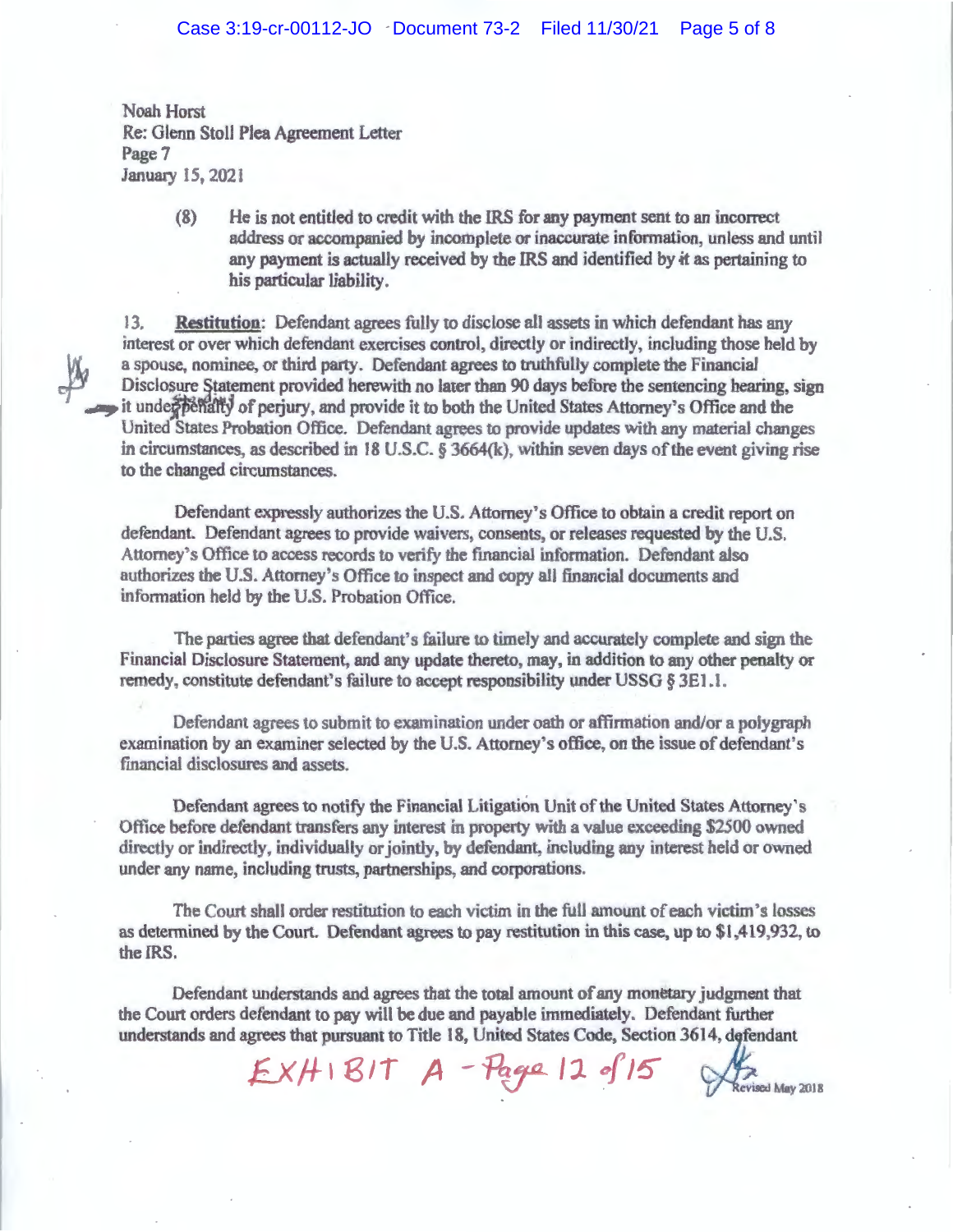Noah Horst Re: Glenn Stoll Plea Agreement Letter Page 8 January 15, 2021

may be resentenced to any sentence which might have originaIJy been imposed if the court determines that defendant has knowingly and willfully refused to pay a fine or restitution as ordered or has failed to make sufficient bona fide efforts to pay a fine or restitution.

Additionally, defendant understands and agrees that the government may enforce collection of any fine or restitution imposed in this case pursuant to Title 18, United States Code, Sections  $3572$ ,  $3613$ , and  $3664(m)$ , notwithstanding any initial or subsequently modified payment schedule set by the court. Defendant understands that any monetary debt defendant owes related to this matter may be included in the Treasury Offset Program (TOP) to potentially offset defendant's federal retirement benefits, tax refunds, and other federal benefits.

Pursuant to Title 18, United States Code, Section 3612(b)(F), defendant understands and agrees that until a fine or restitution order *is* paid in full, defendant must notify the United States Attorney's Office of any change in the mailing address or residence address within 30 days of the change. Further, pursuant to Title 18, United States Code, Section 3664(k), defendant shall notify the Court and the U.S. Attorney's Office immediately of any material change in defendant's economic circumstances that might affect defendant's ability to pay restitution, including, but not limited to, new or changed employment, increases in income, inheritances, monetary gifts, or any other acquisition of assets or money.

14. **Waiver of Appeal/Post-Conviction Relief:** Defendant knowingly and voluntarily waives the right to appeal from any aspect of the conviction and sentence on any grounds, except for a claim that: (1) the sentence imposed exceeds the statutory maximum, or (2) the Court arrives at an advisory sentencing guideline range by applying an upward departure under the provisions of Guidelines Chapters 4 or 5K, or (3) the Court exercises its discretion under 18 U.S.C.  $\S$  3553(a) to impose a sentence which exceeds the advisory guideline sentencing range as detennined by the Court. Should defendant seek an appeal, despite this waiver, the USAO may take any position on any issue on appeal. Defendant also waives the right to file any collateral attack, including a motion under 28 U.S.C. § 2255, challenging any aspect of the conviction or sentence on any grounds, except on grounds of ineffective assistance of counsel, and except as provided in Fed. R. Crim. P. 33 and 18 U.S.C.  $\S$  3582(c)(2). In the event that defendant's conviction under this agreement is vacated, the government may reinstate and/or file any other charges and may take any posjtion at a resentencing hearing, notwithstanding any other provision in this agreement.

15. **Court Not Bound:** The Court is not bound by the recommendations of the parties or of the presentence report (PSR) writer. Because this agreement is made under Rule  $11(c)(1)(B)$  of the Federal Rules of Criminal Procedure, defendant may not withdraw any guilty plea or rescind this plea agreement if the Court does not follow the agreements or recommendations of the

parties.  $EXHIBIT A - Page 13 15$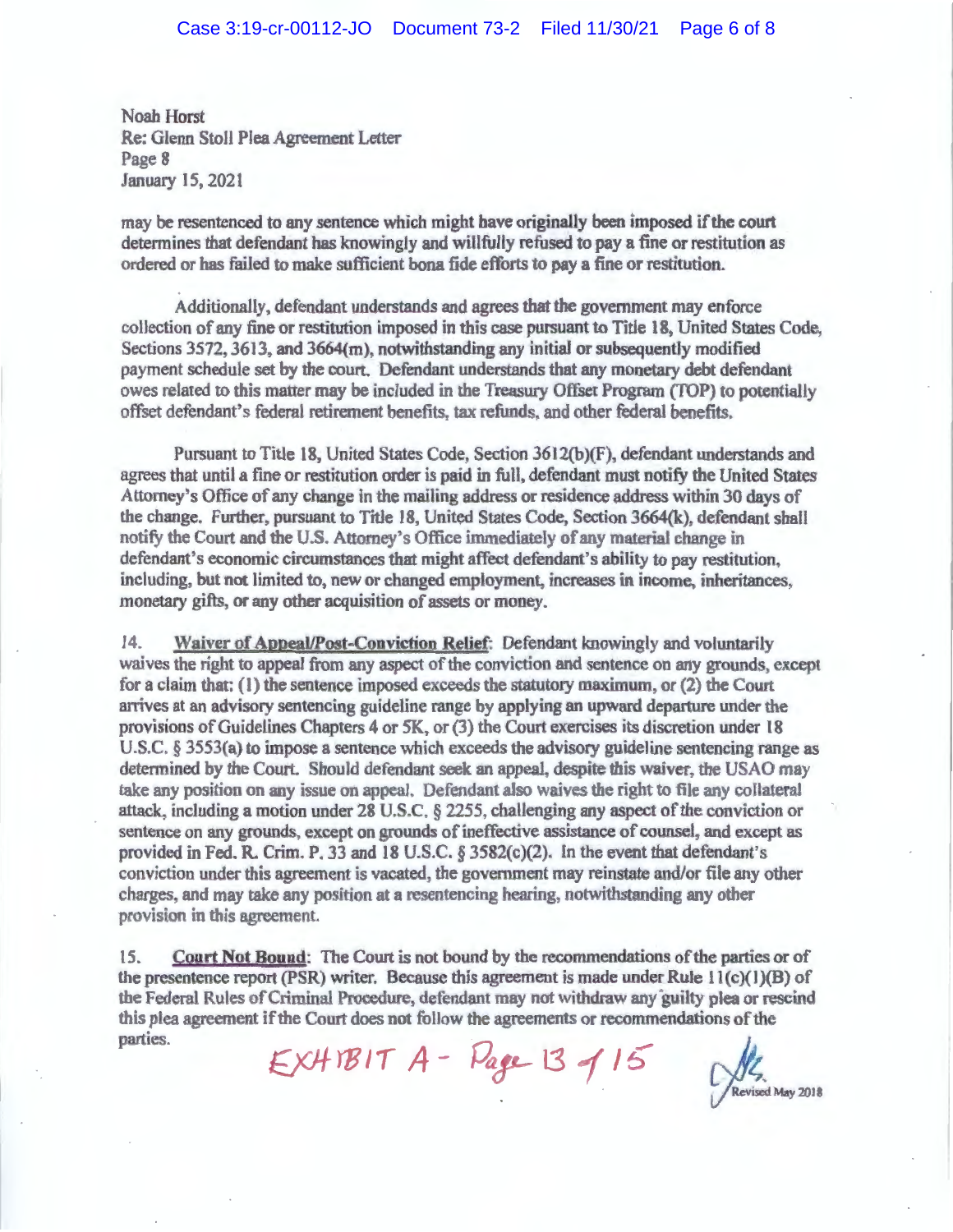Noah Horst Re: Glenn Stoll Plea Agreement Letter Page 9 January 15, 2021

16. **Full Disclosure/Reservation of Rights:** The USAO will fully inform the PSR writer and the Court of the facts and law related to defendant's case. Except as set forth in this agreement, the parties reserve all other rights to make sentencing recommendations and to respond to motions and arguments by the opposition.

17. **Breach of Plea Agreement:** If defendant breaches the terms of this agreement, or commits any new criminal offenses between signing this agreement and sentencing, the USAO is relieved of its obligations under *this* agreement, but defendant may not withdraw any guilty plea.

If defendant believes that the government has breached the plea agreement, defendant must raise any such claim before the district court, either prior to or at sentencing. If defendant fails to raise a breach claim in district court, defendant has waived any such claim and is precluded from raising a breach claim for the first time on appeal.

I **8. MemoriaJization of Agreement:** No promises, agreements, or conditions other than those set forth in this agreement will be effective unless memorialized in writing and signed by all parties listed below or confirmed on the record before the Court. If defendant accepts this offer, please sign and attach the original of this letter to the Petition to Enter Plea.

19. **Deadline:** This plea offer expires if not accepted by October 26, 2020, at *5* p.m.

Sincerely,

BILLY J. WILLIAMS United States Attorney

falia famitt

JULIA E. JARRETT SCOTT E. BRADFORD Assistant United States Attorneys

I have carefully reviewed every part of this agreement with my attorney. I understand and voluntarily agree to its terms. l expressly waive my rights to appeal as outlined in this agreement. I wish to plead guilty because, in fact, I am guilty. *Levitieus* 4:22.

NNSTOLL

Without prejudice to

Revised May 2018